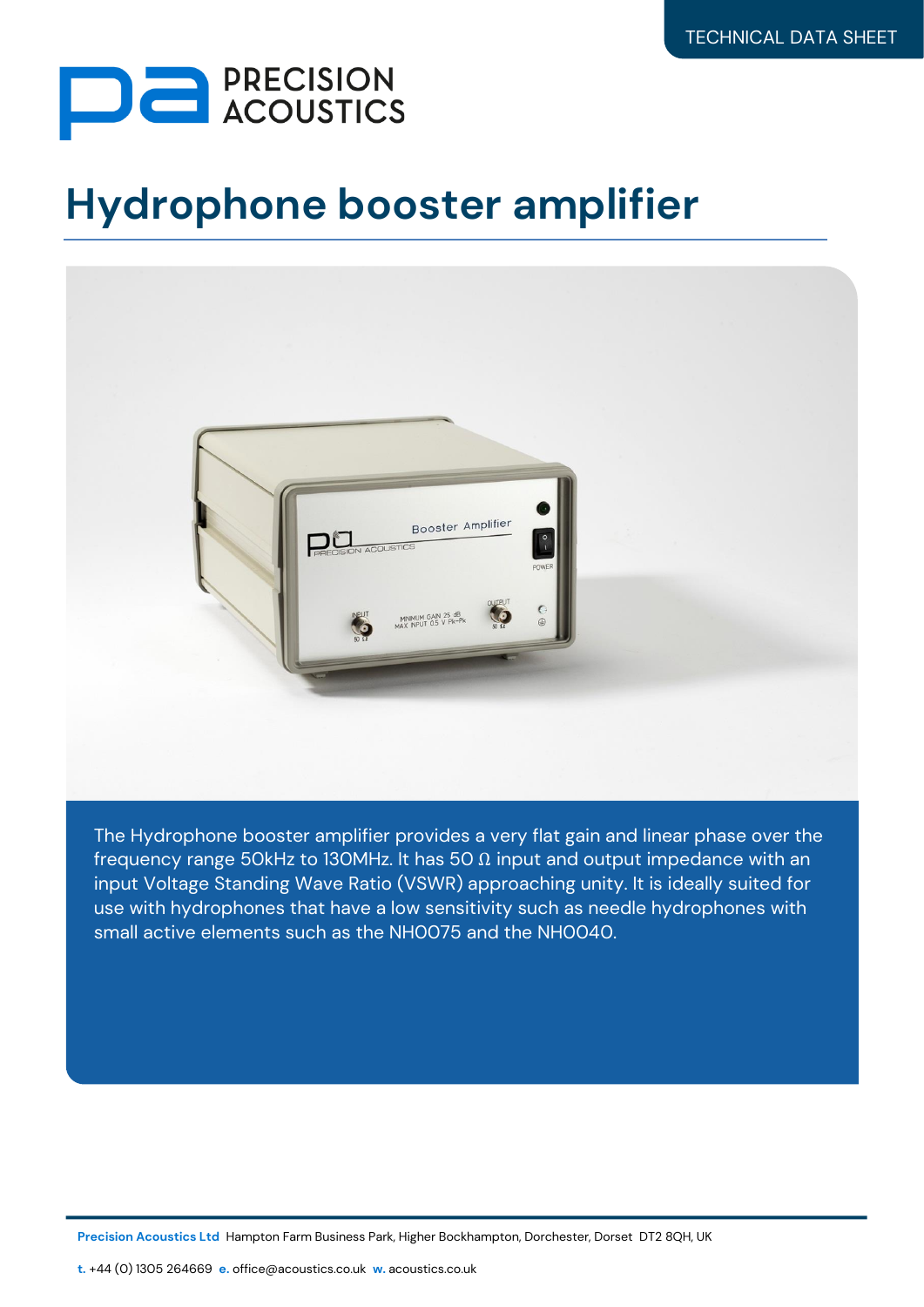## BASIC INFORMATION

| <b>Typical gain</b>                | 27 dB                            |              |
|------------------------------------|----------------------------------|--------------|
| <b>Typical frequency response</b>  | 50 kHz - 130 MHz:                | $\pm 0.5$ dB |
| Inter-device sensitivity variation | Within the range $\pm$ 1 dB      |              |
| <b>Typical VSWR</b>                | $\leq 1.4:1$                     |              |
| Operating temperature range        | $5^{\circ}$ C to 50 $^{\circ}$ C |              |
| <b>Terminations</b>                | 50 $\Omega$ BNC (input)          |              |
|                                    | $50 \Omega$ BNC (output)         |              |



**Figure 1 - Typical magnitude and phase response of the Hydrophone booster amplifier**